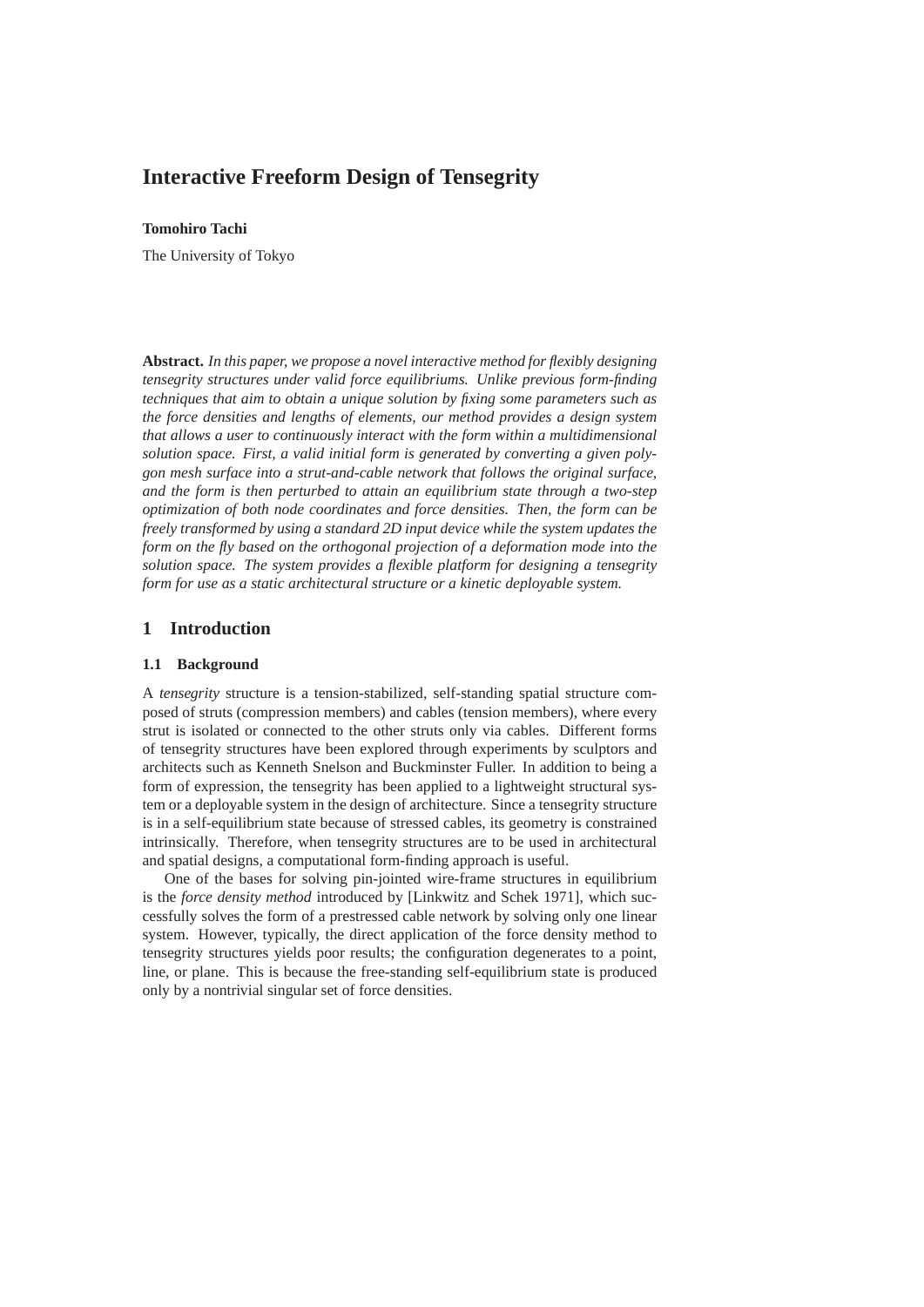

Figure 1: Tensegritized version of a simplified Stanford Bunny derived by using our algorithm (cross-eyed stereo).



Figure 2: The process. (a) Given polygonal mesh. (b) Generated topology. (c) Valid initial configuration in equilibrium. (d) A freeform variation of (c).

Different numerical form-finding methods for tensegrity structures have been investigated by many researchers; for a more systematic review in this field, see [Tibert and Pellegrino 2003]. One of the conventional approaches for solving the singularity of tensegrity is to find a set of force density values that ensure a valid spatial configuration, for example, the approach in the *adaptive force density method* proposed by [Zhang and Ohsaki 2006]. Another approach is that used in the dynamic relaxation method for solving a nonlinear problem to converge to one of the solutions through an iterative physical or pseudo-physical simulation [Motro 1984; Miki and Kawaguchi 2010]. However, existing approaches use some predefined parameters or an objective function, e.g., constant lengths, force densities, or a pseudoenergy definition, in order to converge to some "unique" solution. However, from the design point of view, such predefined parameters are not directly relevant to the design, but more restrict the design freedom.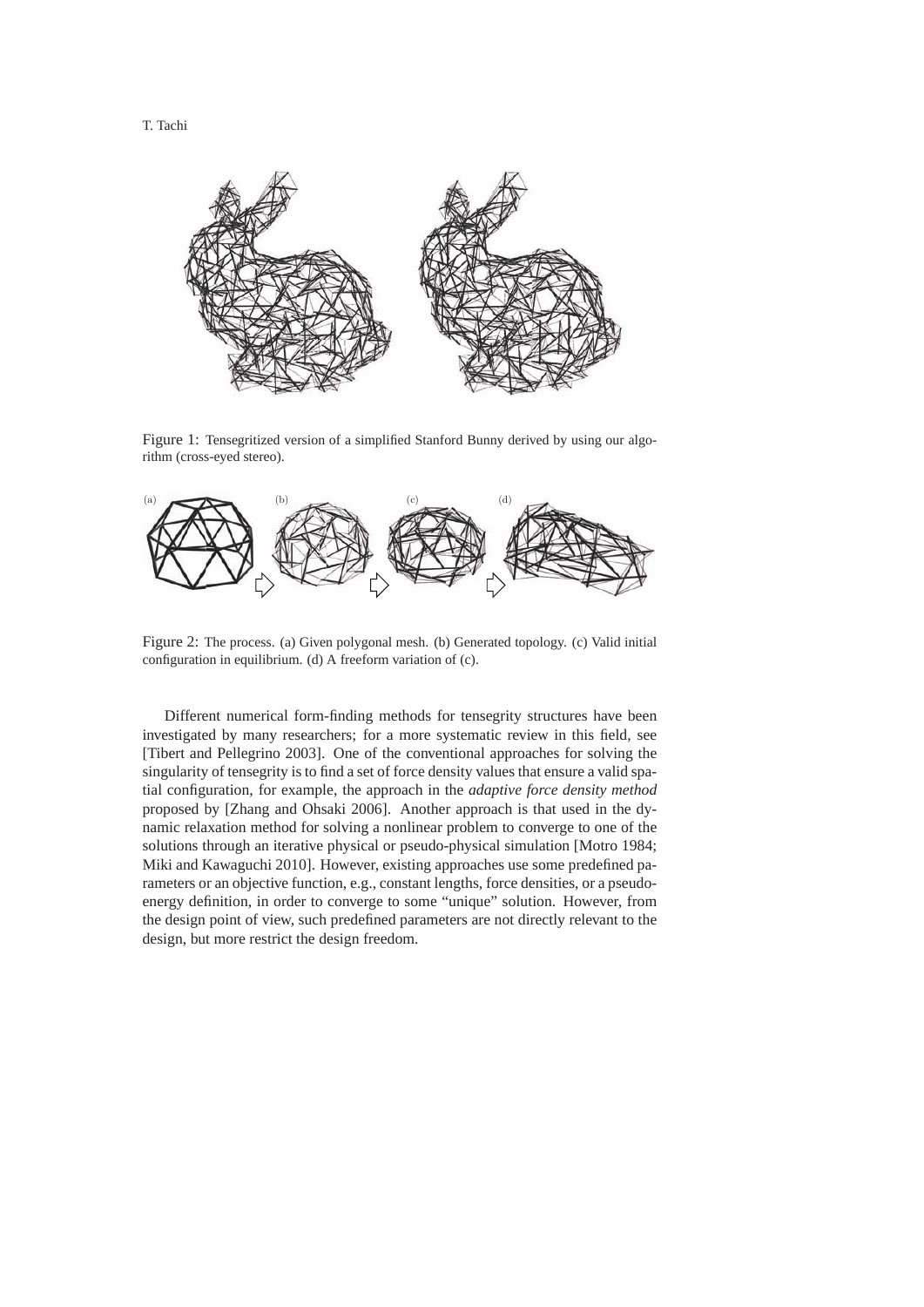#### **1.2 Overview**

In this paper, we propose a novel computational method that first facilitates freeform designing of tensegrity structures through the construction of a single-layered tensegrity structure that follows the given surface and freeform manipulation based on user interaction (an example is shown in figure 1). Instead of obtaining a "unique" solution, we construct a responsive environment that allows users to interactively explore the continuous solution space of valid tensegrity structures. By separating the mandatory equilibrium constraints from the optional geometric constraints, the designers have more freedom in selecting different geometric constraints, such as equal-tension conditions. The procedure for the construction of a tensegrity structure in our method is as follows (Figure 2).

- 1. *Topology Generation Step*: The topology and the initial configuration are constructed from a given polygonal mesh. See Section 2 for details.
- 2. *Form-finding Step*: The initial configuration is modified to have a valid equilibrium state by performing two-step iterative optimization. See Section 3 for details.
- 3. *Interactive Design Step*: A user can interactively modify the form by directly dragging the structure displayed on the screen. The system ensures that the structure satisfies the equilibrium conditions by orthogonally projecting the deformation at each frame. See Section 4 for details.

## **2 Topology Generation**

A topology of a strut-and-cable network can be constructed as the initial configuration for form-finding in multiple ways. Here, we describe a method that converts a general given polygonal mesh into a strut-and-cable network that forms a single layer of a surface. The process is as follows (Figure 3 top).

- 1. Isolate each edge and independently rotate it by  $\theta$  ( $-90^{\circ} < \theta < 90^{\circ}$ ) about an axis passing through its midpoint parallel to the surface normal.  $\theta$  is a parameter selected by the user. These edges are defined as struts.
- 2. Connect the endpoints with cables to form each *m*-gonal closed loop corresponding to an *m*-valency vertex.
- 3. Connect the endpoints with cables to form each *n*-gonal closed loop corresponding to an *n*-gonal facet.

The above construction process ensures that each node is shared by one strut and four cables. This converts a regular tetrahedron into a well-known six-strut icosahedral tensegrity structure (Figure 3 bottom).

## **3 Form-Finding**

The initial configuration of the tensegrity structure is then modified to satisfy the geometry and force constraints of a tensegrity structure. The configuration of the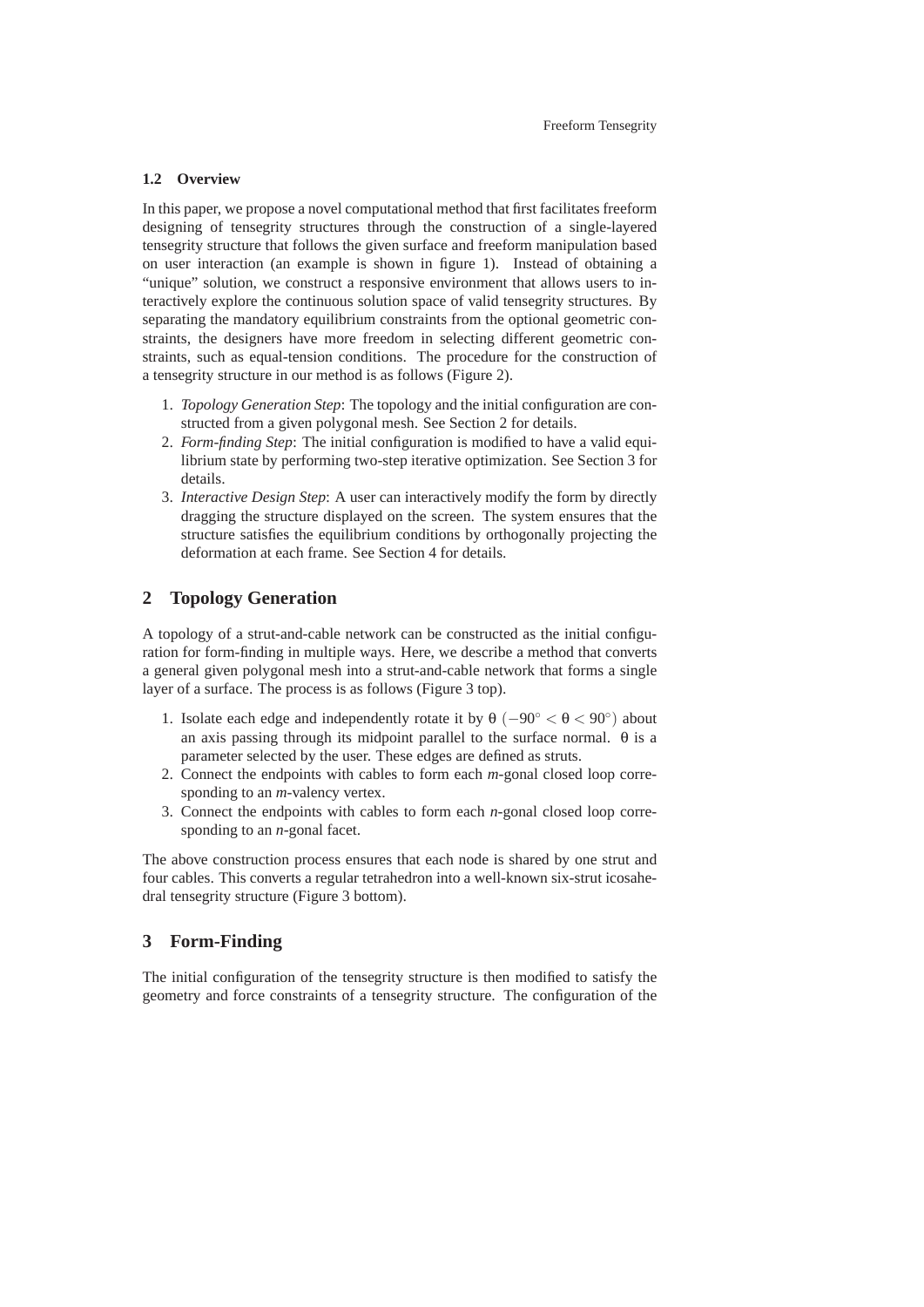

Figure 3: Top: Process of topology generation from a polygon mesh. Bottom: Conversion of regular tetrahedron into a regular icosahedral tensegrity structure in the case of  $\theta = 45°$ .



Figure 4: Notation of the parameters.

structure is represented by the coordinate  $\mathbf{x}_i = \{x_i, y_i, z_i\}^\top$  of each node *i* and the force density  $w_e = w_{i,j} = f_{i,j}/\ell_{i,j} = f_{i,j}/\left\|\mathbf{x}_i - \mathbf{x}_j\right\|$  of each segment *e* incident to vertices *i*, *j*, where  $f_e = f_{i,j}$  is the axial force applied to the segment (Figure 4). Overall, the configuration is represented by a 3*V* vector  $\mathbf{X} = (\mathbf{x}_1^T, \dots, \mathbf{x}_V^T)^T$  and *E* vector  $\mathbf{W} = (w_1, \dots, w_E)^\mathsf{T}$ , where *V* is the number of vertices (nodes) and *E* is the number of edges (segments). In our constructed configuration, these numbers are related as follows:  $V = 2S$  and  $E = 5S$ , where *S* is the number of struts, i.e., the number of edges on the original polygon mesh. The equilibrium at each node is then represented as

$$
\mathbf{f}_i = \sum_{j_{\text{incident to }i}} f_{i,j} \frac{(\mathbf{x}_j - \mathbf{x}_i)}{\|\mathbf{x}_j - \mathbf{x}_i\|} = \sum_{j_{\text{incident to }i}} w_{i,j} (\mathbf{x}_j - \mathbf{x}_i) = \mathbf{0}.
$$
 (1)

In the force density method, **W** is a fixed constant, and the system is linear. In our method, **W** becomes a variable, and the system is nonlinear. Since the sign of  $w_{i,j}$  describes whether the element is a tension or compression member, we assert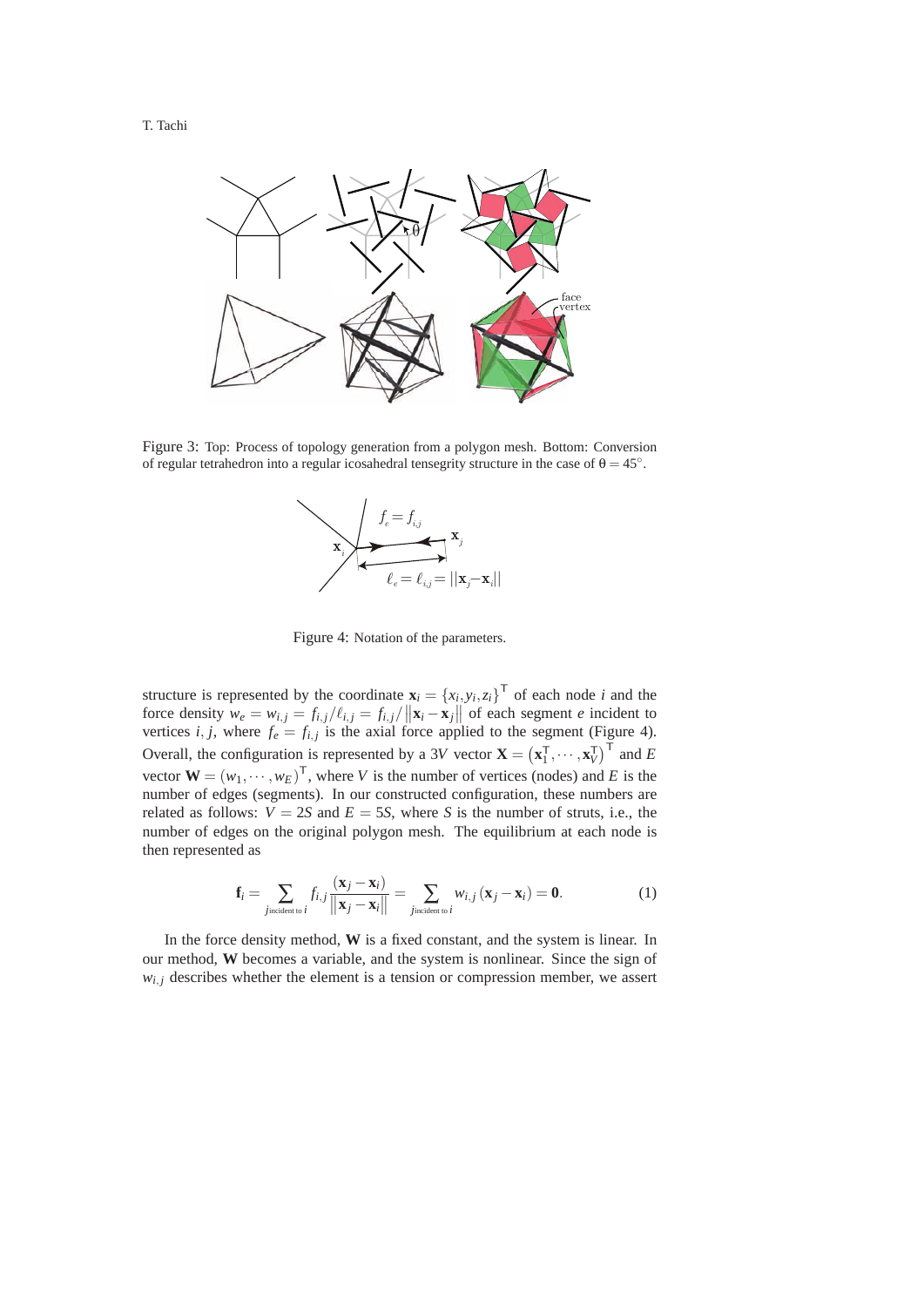inequalities

$$
w_{i,j} \begin{cases} < -\alpha & \text{for a strut} \\ > \alpha & \text{for a wire} \end{cases}
$$
 (2)

Here, the positive value  $\alpha$  can be set arbitrarily in the sense that an arbitrary scaling of  $w_{i,j}$  is consistent with equation (1). We set  $w_{i,j}$  proportional to a scale factor; the detailed reason is for this setting is discussed in Section 4.2. Our problem definition is as follows: solve  $f_i = 0$  for every node *i* with respect to  $\mathbf{x}_i$  and  $w_{i,j}$  while satisfying inequality (2).

The solution is not unique, and we find a solution close to the original configuration by the following two steps to make  $U(\mathbf{X}, \mathbf{W}) =$  $\sum_{i} ||{\bf f}_i||^2 + \sum_{e} \max(0, \alpha - |w_e|)^2 = 0$ :

- 1. minimize *U* with respect to **W** for a fixed geometry **X**.
- 2. minimize *U* with respect to **W** and **X** using an iterative method wherein the initial configuration is given by step 1.

In the first step, the number of variables is  $E = 5S$  and  $3V = 6S$  target equilibrium equations exist. Therefore, the minimization problem converges to the least-squares solution of an over-constrained system. In the second step, the number of variables is  $E + 3V > 3V$ , and *U* minimizes to 0; thus, equation (1) is satisfied at every node. The conjugate gradient method is used for solving these optimization problems. We have observed that this two-step approach avoids the degenerate trivial configurations, e.g., the one where all points are located on a point.

### **4 Interactive Freeform Editing**

#### **4.1 Projection Method**

Our method enables a free exploration of the continuous solution space, instead of just obtaining a single solution. In order to find a valid deformation within the solution space, we use a projection-based method using the Moore-Penrose generalized inverse matrix [Penrose 1955] of a Jacobian matrix, which has been applied for shape analysis of transformable structures [Hangai and Kawaguchi 1991].

The configuration of the structure is represented by a  $3V + E$  vector  $\begin{bmatrix} \mathbf{X} \\ \mathbf{X} \end{bmatrix}$ **W**  $\big]$ . Since each node satisfies equation (1), the variables are constrained by a 3V-vector equation  $\mathbf{F}(\mathbf{X}, \mathbf{W}) = \left\{ \mathbf{f}_0^{\mathsf{T}}, \cdots, \mathbf{f}_V^{\mathsf{T}} \right\}^{\mathsf{T}} = \mathbf{0}$ . This forms an underdetermined system where a multidimensional continuous solution space exists.

A first-order deformation in the solution space can be represented by using the Jacobian matrix of the constraints:

$$
\begin{bmatrix} \mathbf{C} \end{bmatrix} \begin{bmatrix} \Delta \mathbf{X} \\ \Delta \mathbf{W} \end{bmatrix} = \begin{bmatrix} \frac{\partial \mathbf{F}}{\partial \mathbf{X}} & \frac{\partial \mathbf{F}}{\partial \mathbf{W}} \end{bmatrix} \begin{bmatrix} \Delta \mathbf{X} \\ \Delta \mathbf{W} \end{bmatrix} = \mathbf{0} \tag{3}
$$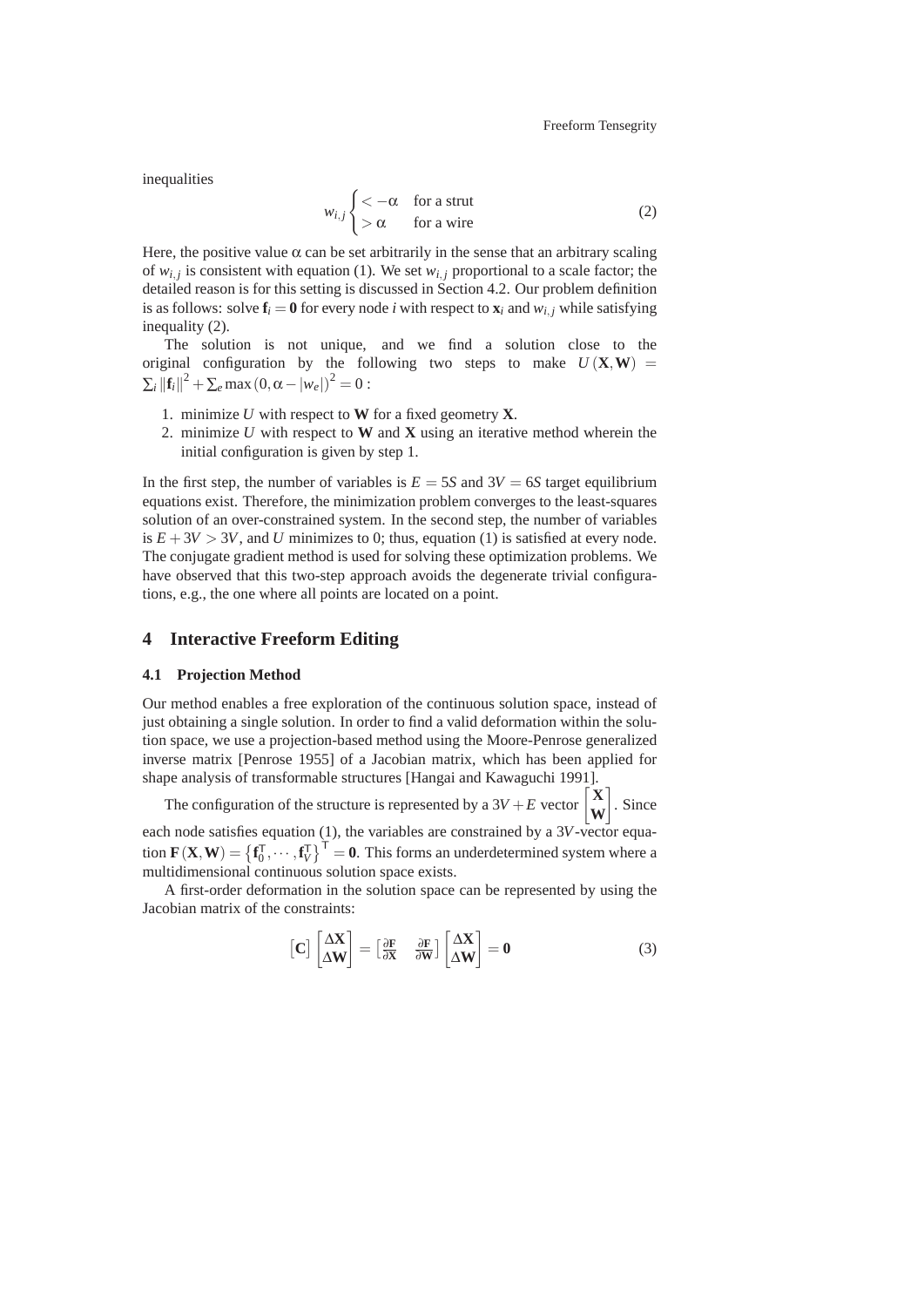T. Tachi

The elements of the Jacobian matrix are calculated as follows:

$$
\frac{\partial \mathbf{f}_i}{\partial \mathbf{x}_j} = \begin{cases}\n-\sum_{\text{kincident to }i} w_{i,k} & \text{if } i = j \\
w_{i,j} & \text{if } j \text{ is incident to } i \\
0 & \text{else}\n\end{cases}
$$
\n(4)

$$
\frac{\partial \mathbf{f}_i}{\partial \mathbf{w}_{j,k}} = \begin{cases} \mathbf{x}_k - \mathbf{x}_i & \text{if } i = j \text{ (or } \mathbf{x}_j - \mathbf{x}_i \text{ if } i = k) \\ 0 & \text{else} \end{cases}
$$
(5)

One of the solutions of Equation (3) is calculated using the Moore-Penrose generalized inverse  $C^+$  of the constraint matrix  $C$  as follows:

$$
\begin{bmatrix} \Delta \mathbf{X} \\ \Delta \mathbf{W} \end{bmatrix} = (\mathbf{I} - \mathbf{C}^+ \mathbf{C}) \begin{bmatrix} \Delta \mathbf{X}_0 \\ \Delta \mathbf{W}_0 \end{bmatrix}
$$
 (6)

Here,  $\begin{bmatrix} \Delta \mathbf{X}_0 \\ \Delta \mathbf{W} \end{bmatrix}$  $\Delta \mathbf{W}_0$  is an arbitrary vector. Since the multiplication of (**I**−**C**+**C**) in equation (6) represents the orthogonal projection to the constrained subspace, the solu- $\lim_{\Delta X}$ Δ**W** is the nearest valid defromation to a given  $\begin{bmatrix} \Delta X_0 \\ \Delta X_1 \end{bmatrix}$  $\Delta \mathbf{W}_0$ .

We develop an interactive system based on this projection procedure. In the system, the user can freely select and drag the points on the rendered tensegrity structures through a 2D input device to apply a deformation, e.g., a point translation or a weighed point-set translation or rotation. Before the deformation is applied to the current state, the deformation vector  $\begin{bmatrix} \Delta X_0 \\ 0 \end{bmatrix}$ **0** is substituted with  $\begin{bmatrix} \Delta X \\ \Delta X \end{bmatrix}$ Δ**W** 1 to get the constrained valid next state. Since the abovementioned Euler integration accumulates error, the residual is eliminated using Newton-Raphson's method for each step. The generalized inverse solution for each step is calculated using the conjugate gradient method.

#### **4.2 Weight of Parameters**

Since the orthogonal projection modifies the deformation to the least norm solution, it is essential that the configuration  $\begin{bmatrix} \Delta \mathbf{X} \\ \Delta \mathbf{X} \end{bmatrix}$ Δ**W** have a consistent dimension. Therefore, we represent the parameters **W** in the length unit (i.e., we use  $[m]$  instead of  $[N/m]$ ). In order to attain scale invariance, we set the initial values of the parameters proportional to some scale factor such as the average length of the initial form. The self-equilibrium force can be uniformly scaled independent of the form; however, this results in a change in the response to a given input deformation. When the values of force density are scaled down, the proportion of force densities becomes easier to be changed, so the equilibrium state can adapt to a given deformation; as a relative result, the form follows the original user's input deformation more strongly. This scaling factor can also be controlled during freeform editing.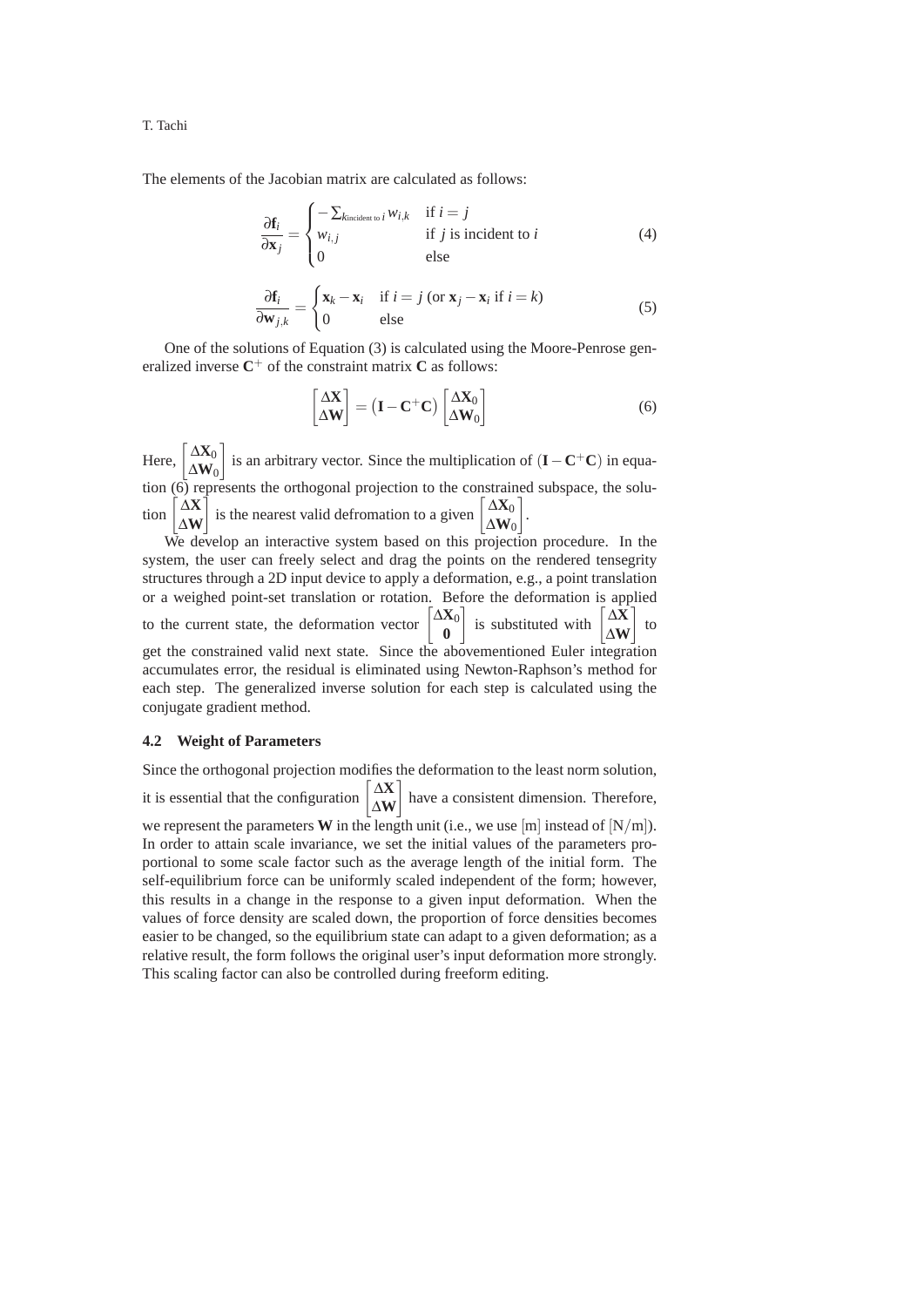

Figure 5: Amount of time required for the calculation.

## **5 Design System**

#### **5.1 Interface**

A software system is implemented using C++ with OpenGL for graphics and BLAS (with Intel MKL) for linear algebra. The user can first import a mesh model in the OBJ format, let the system convert it to a valid tensegrity form, and then edit the form interactively by directly selecting and dragging the form. Figure 8 shows a screenshot of the system. The system runs in either the edit mode or the simulation mode, and the user toggles to switch between the modes. In the edit mode, interactive freeform editing described in Section 4 is performed, and the dragging of the form causes changes in the shape and force of the structure. In the simulation mode, the system calculates the deformation under the length constraints that fix the struts' lengths and prevent the cables from extending. We can check whether the tensegrity structure is stable by examining it in the simulation mode.

#### **5.2 Computation Time**

Figure 5 shows the amount of time required for performing calculations for four models with different complexities on a laptop PC with an Intel Core i5-2502M CPU (2.50 GHz dual core). For models with up to 150 struts, form-finding is sufficiently fast and the form modification is performed at an interactive frame rate. The slower convergence of the Stanford Bunny model with 300 struts in the initial form-finding step is due to an oscillation that occurred when solving the inequality conditions. However, the interactivity in the form modification process had an acceptable value of 0.85 fps, in which we can use the system repeatedly to obtain the desired configuration before actually constructing a model.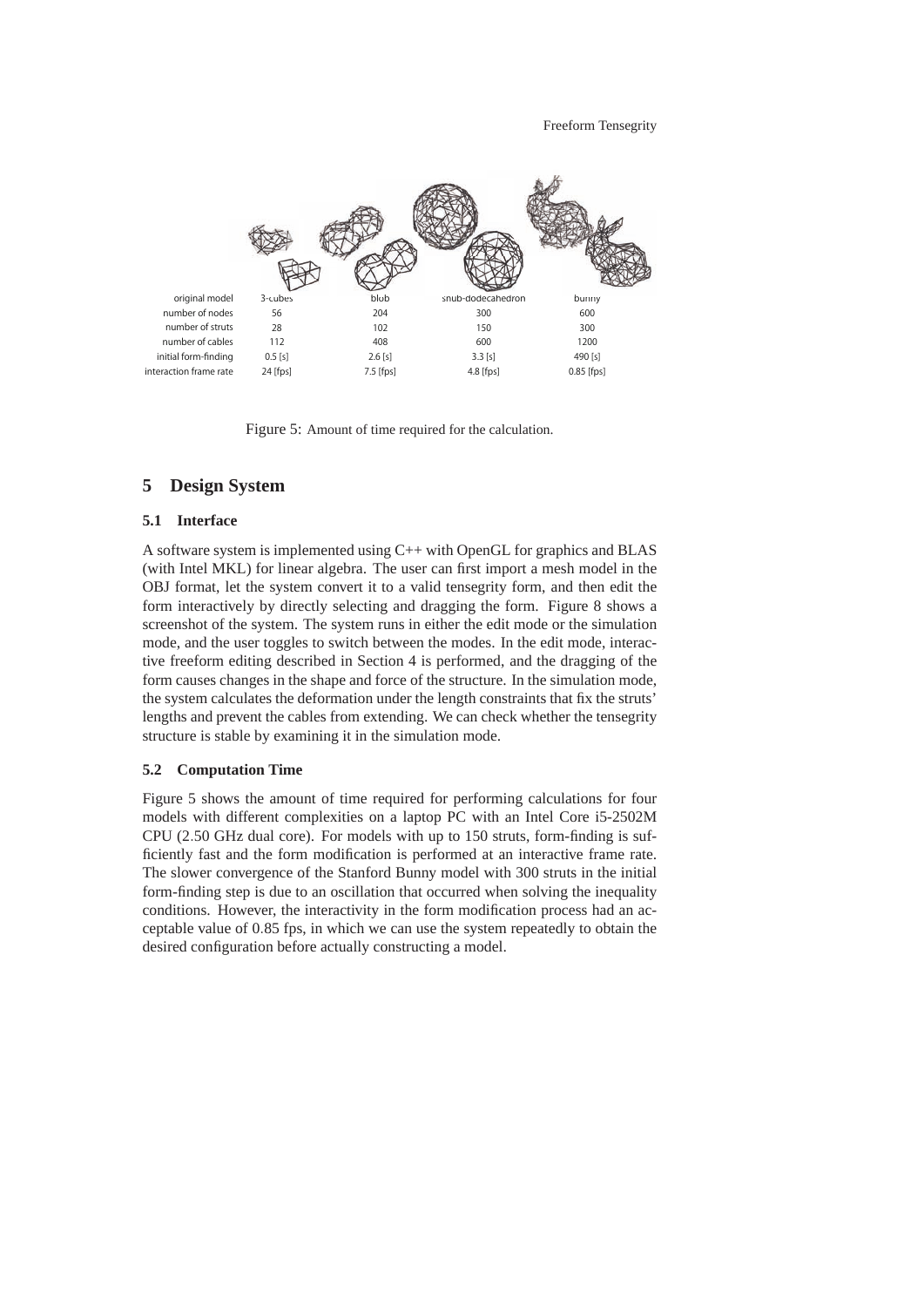T. Tachi



Figure 6: Image of a tensegrity structure that fits the ground.

## **6 Optional Geometric Constraints for Designs**

In our method, we can add optional geometric constraints or penalty forces arbitrarily, provided that adequate degrees of freedom remain in the solution space. This is an advantage of our method over methods based on the convergence to a unique solution or a pseudo-physical simulation, in which cases adding constraints or penalty forces would destroy the equilibrium. Now, we consider several important geometric constraints and demonstrate their use for design and fabrication of a tensegrity structure.

*Fixing to Reference:* The system enables the fixing of selected points to reference points or to the ground plane. Figure 6 shows an example of a design in which several points are fixed on the ground so that the whole structure is placed on the ground, as intended. Here, the whole structure is merely placed on the ground; therefore, the joints at the ground bear the weight and the external load only (the prestresses are balanced within the structure).

*Fixed Length:* The lengths of elements can be fixed by adding a constraint  $\ell_{i,j} = const$  for each rigidized edge *i*, *j*, whose derivative is given by  $\partial \ell_{i,j}/\partial \mathbf{x}_i = (\mathbf{x}_i - \mathbf{x}_j)/\ell_{i,j}$ . An interesting usage of the fixed length constraint is the design of a transformable tensegrity structure. After designing one configuration, we select some cables, define them as the actuators, and keep the lengths of the other struts and cables fixed. A transformation that can be obtained in the design system can be realized in the constructed structure by controlling the lengths of the actuators (Figure 7).

*Equal Tension:* By introducing the equal-tension constraint represented by  $\ell_{i,j} w_{i,j} - \ell_{j,k} w_{j,k} = 0$ , we can simplify the fabrication process. In the construction process of a tensegrity structure, we install prestresses by tensioning each cable.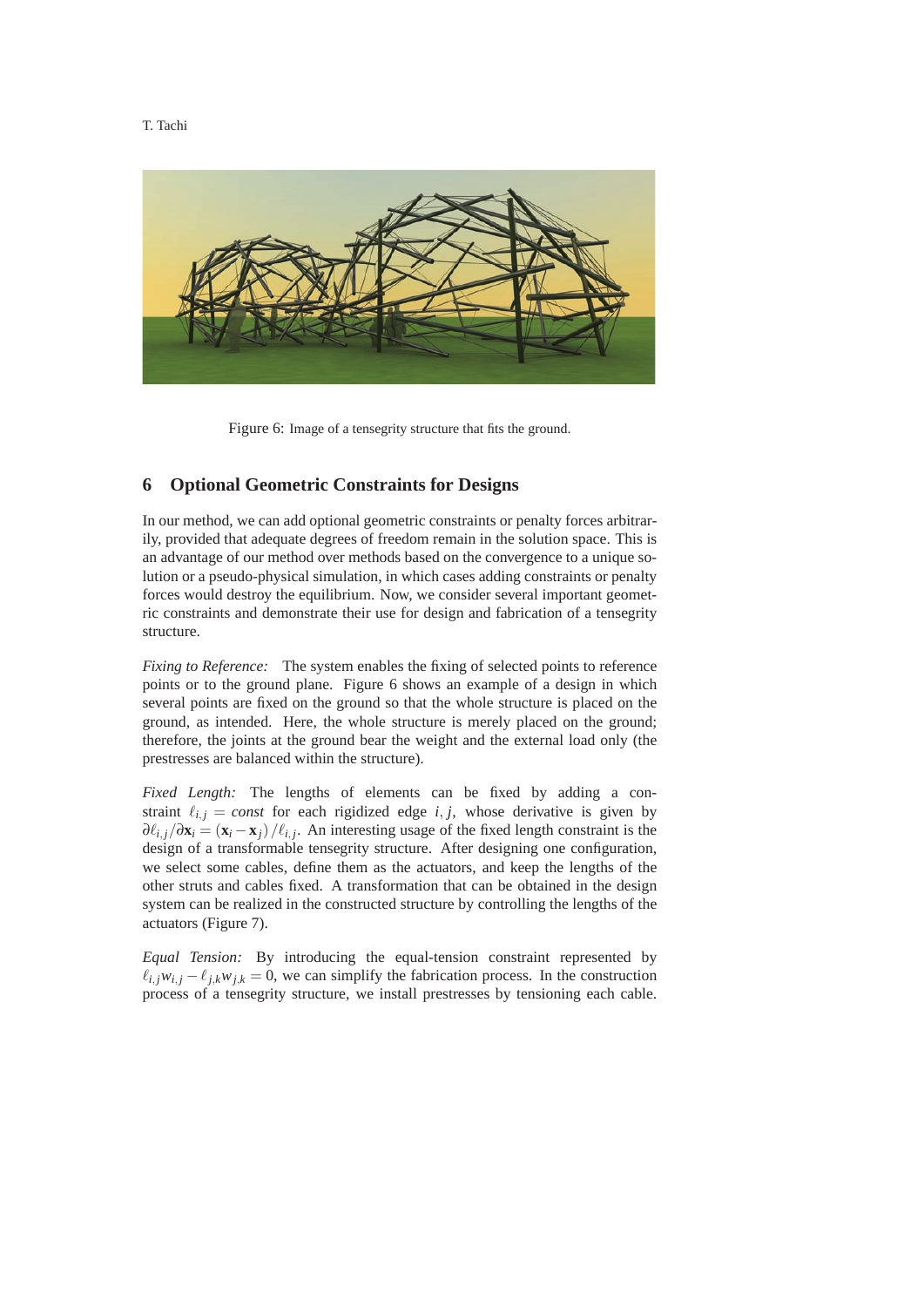

Figure 7: Transformable tensegrity. Two configurations can be transformed among themselves by controlling the lengths of actuator cables shown in green.



Figure 8: Screenshot of the system. A form with equal tension constraint applied to each cable loop (left) and its force diagram (reciprocal figure) (right).

However, adjustment of the tension becomes difficult for a complex model because the change in the tension of one of the cables affects the tensions of the others. Here, if we know in advance that adjacent cables are to have the same tension, then we can replace them with a continuous cable passing through a hole at the end of the strut; therefore, the joint structure is also simplified. This is because an equal-tension cable does not apply a sliding force to the joint.

An effective way of setting equal tension constraints is to group each closed loop that is originally derived from the same vertex or facet in the topology generation step (Section 2) and assign the same tension to each group. Although this constraint is a trade-off between the freedom of design and the simplicity of construction, we could still obtain an interesting asymmetric form by using the equal-tension constraint (Figure 8).

*Intersection Avoidance of Struts:* In the actual construction, the intersection of struts must be avoided. In our method, we can simply use a penalty force calculated from the distance between intersecting struts and use them as the deformation mode. This is in contrast to a form-finding based on pseudo-physical simulation, in which introducing a penalty force would affect the equilibrium.